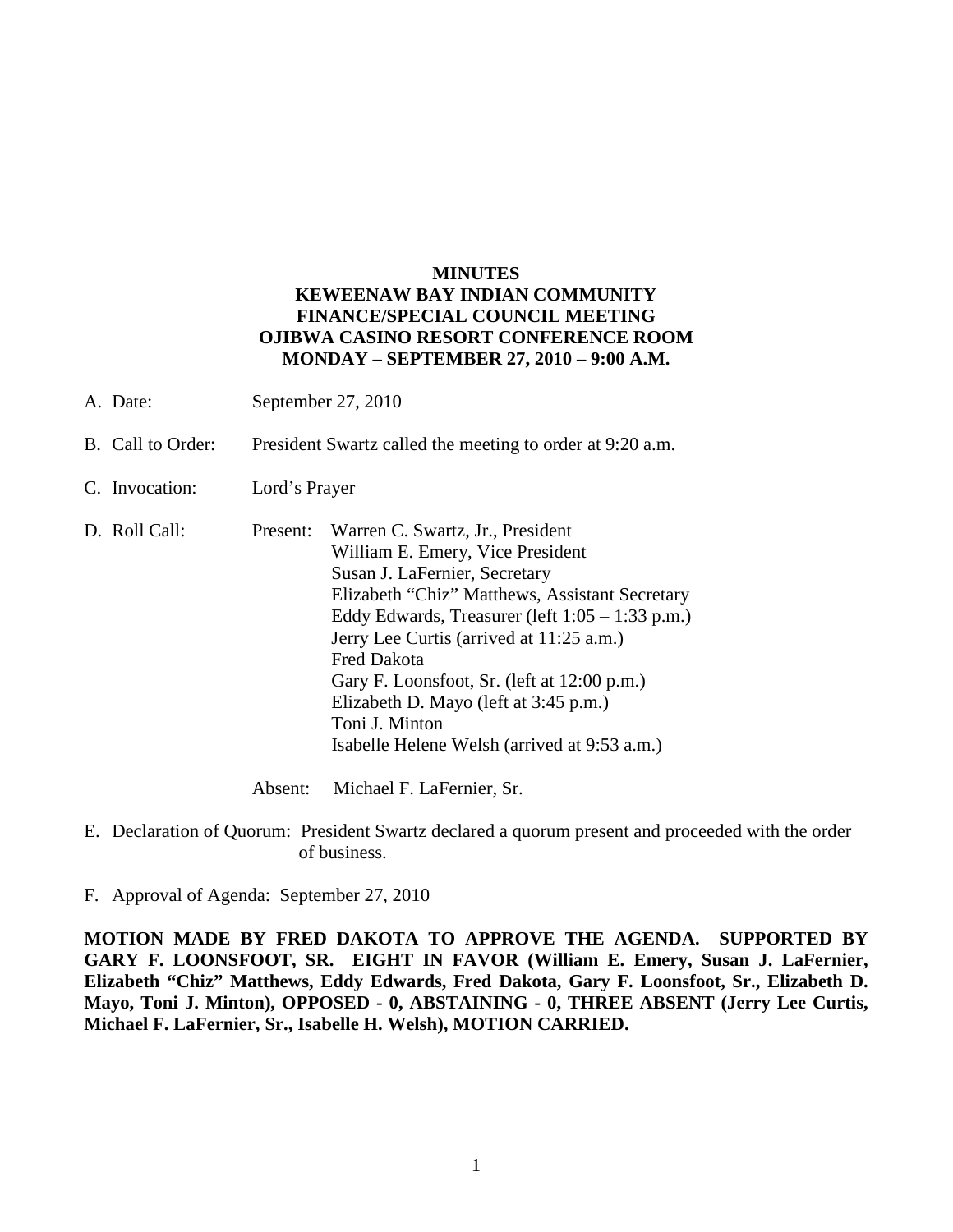## G. Closed Session:

1. Budget Reviews

**MOTION MADE BY GARY F. LOONSFOOT, SR. TO GO INTO CLOSED SESSION AT 9:21 A.M. AND TO ALLOW KBIC MEMBERS TO BE PRESENT. SUPPORTED BY WILLIAM E. EMERY. EIGHT IN FAVOR (William E. Emery, Susan J. LaFernier, Elizabeth "Chiz" Matthews, Eddy Edwards, Fred Dakota, Gary F. Loonsfoot, Sr., Elizabeth D. Mayo, Toni J. Minton), OPPOSED - 0, ABSTAINING - 0, THREE ABSENT (Jerry Lee Curtis, Michael F. LaFernier, Sr., Isabelle H. Welsh), MOTION CARRIED.**

**Isabelle Welsh arrived at 9:53 a.m.** 

**Break: 10:45 – 11:09 a.m.** 

**Jerry Lee Curtis arrived at 11:25 a.m.** 

**Lunch: 12:00 – 1:05 p.m.** 

**Gary Loonsfoot, Sr. left at 12:00 p.m.** 

**Eddy Edwards returned from lunch at 1:33 p.m.**

**Break: 2:28 – 2:40 p.m.** 

**Elizabeth Mayo left at 3:45 p.m.** 

**MOTION MADE BY FRED DAKOTA TO GO INTO OPEN SESSION AT 4:23 P.M. SUPPORTED BY WILLIAM E. EMERY. SEVEN IN FAVOR (William E. Emery, Elizabeth "Chiz" Matthews, Eddy Edwards, Jerry Lee Curtis, Fred Dakota, Toni J. Minton, Isabelle H. Welsh), ONE OPPOSED (Susan J. LaFernier), ABSTAINING - 0, THREE ABSENT (Michael F. LaFernier, Sr., Gary F. Loonsfoot, Sr., Elizabeth D. Mayo), MOTION CARRIED.**

Jason Ayres - Resolution KB-1777-2010 American Reinvestment and Recovery Act (ARRA) Cooperative Agreement with the Baraga County Road Commission and BIA for the Pequaming Road for FY2011 -

**MOTION MADE BY WILLIAM E. EMERY TO APPROVE RESOLUTION KB-1777-2010 ARRA COOPERATIVE AGREEMENT. SUPPORTED BY JERRY LEE CURTIS. SEVEN IN FAVOR (William E. Emery, Elizabeth "Chiz" Matthews, Eddy Edwards, Jerry Lee Curtis, Fred Dakota, Toni J. Minton, Isabelle H. Welsh), OPPOSED - 0, ONE ABSTAINING (Susan J. LaFernier), THREE ABSENT (Michael F. LaFernier, Sr., Gary F. Loonsfoot, Sr., Elizabeth D. Mayo), MOTION CARRIED.**